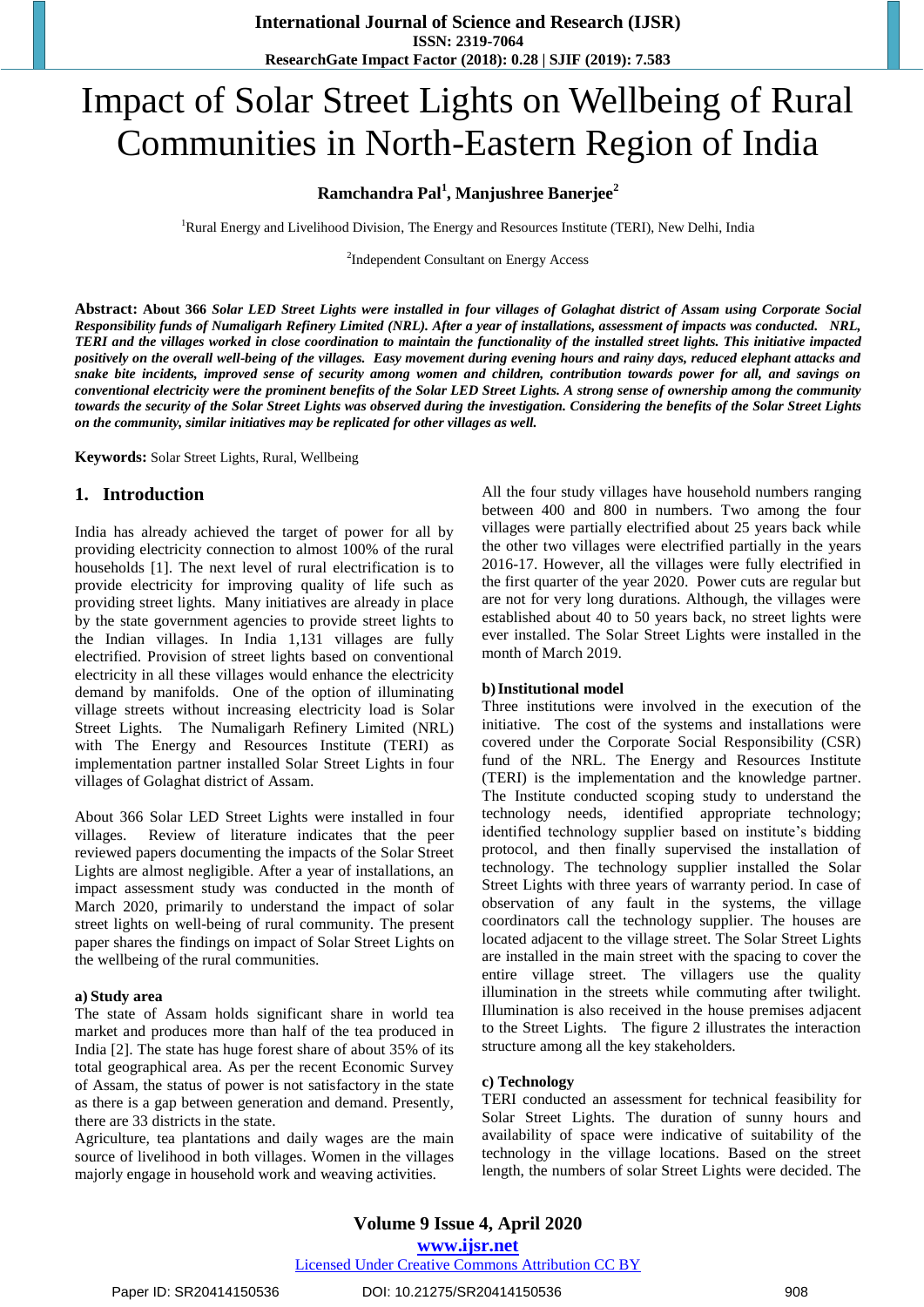spacing was estimated in such a manner that no dark patch remains after the dusk hours.

The Solar Street Light comprises of one light (luminary), one battery of lithium Ferrous-phosphate (LiFePO<sub>4</sub>) attached with fixture on the top of Hot Dip Galvenised Octagonal pole. The solar panel capacity is 100 W with battery configuration as 12V48Ah. The luminary capacity is 24 W. The system is provided with battery storage backup sufficient to operate the light for 16-18 hours daily. There is automatic ON/OFF time switch for dusk to dawn operation and overcharge / deep discharge prevention cut-off with LED indicators.

# **2. Review of Literature**

The initial cost of a solar Street Light ranges between INR 9000 to INR 50000 depending on the wattage of the system which generally ranges from 9 W to 60 W [3]. The initial cost of Solar Street Light is higher than that of the conventional street light. Kiong in 2014 conducted an economic analysis of the solar powered LED street light and mercury vapour street light for 25 years life cycle [4]. Kiong concluded that the cost effectiveness of the solar street light is equivalent to 18.22% of cost savings in compare to the mercury vapour street light system. Velaga and Kumar (2012) conducted a techno-economic evaluation of solar street lights for rural India. Their results of economic evaluation indicated that although the initial cost of installation of intelligent systems such as solar street lights appears to be higher but they are economically more beneficial in long run [5].

The government of India launched many schemes to improve road connectivity to rural areas such as Pradhan Mantri Gram Sadak Yojana (PMGSY). The successful introduction of street lights in rural areas is able to enhance the transport system [6]. Government through its different initiatives is also promoting Solar Street Lights. For example, Philips after winning two major separate LED solar street lighting contracts for UPNEDA (Uttar Pradesh New and Renewable Energy Development Agency) and MANIREDA (Manipur Renewable Energy Development Agency) installed 76,000 solar LED street lights across 800 villages in Uttar Pradesh and across the main areas of the state capital, towns and villages of Manipur. The technology used in Uttar Pradesh is a 12W, 1200 lumen LED luminaire with IP66, high efficiency PWM (Pulse Width Modulation) charger of more than 96% efficiency and integrated LED driver offering a 5-yr manufacturing warranty. In Manipur, Philips provided 43W, 3500 lumen Solar LED Street Lighting System [7].

The authors further searched for the literature on impact of solar street lights, especially on the rural communities using the databases subscribed by TERI. However, there seemed to be a major dearth of literature on the impact of Solar Street Lights in the scholarly databases. However, literatures are available in scattered form in the non-peer reviewed literature space. Thus, the present paper provides the analysis of the primary information on impact of solar street light on rural communities.

# **3. Methodology**

Majorly qualitative methods were used to assess the impact and effectiveness of project management structure. The tools used were Focused Group Discussions (FGD), Individual Questionnaires and Key Person's Interviews (KPI). Details of the assessment tools used are provided at table 1. A four layered assessment method was followed.

## **1) Layer 1**

The assessment in each village started with interaction with the village coordinators and village leaders. The interaction gave the overview of functionality of the systems, the institutional model and impact from the perspective of leaders.

## **2) Layer 2**

At next level, FGD was conducted with the group comprising of men, women and children. Each group comprised of minimum 10 members. The primary objective of the FGD was to gauge the perception of the users on various aspects associated with Solar Street Lights. One FGD was conducted in each village.

## **3) Layer 3**

Post FGD, a walk across the village streets were conducted by the surveyors. During the walk, each Solar Street Light was observed for its functionality.

## **4) Layer 4**

After taking the walk, the surveyors went to the households to fill the individual questionnaires. The individual's perception was mapped. In total, 120 individual questionnaires were filled for the study across four villages. 30 respondents were interviewed randomly from each village to complete the individual questionnaires.

# **4. Results**

For the Individual questionnaires, 51% of the respondents were adult females and 49% were adult males. The responses are presented in the figure 2.

## **a) Ease in walking during evening hours and rainy days**

About 96% of the respondents mentioned that they find it easy to walk during evening and night hours in the village street. The ease in walking during evening and night hours is due to better illumination. About 88% of the respondents mention that their movements during evening hours in rainy days have become much easier. This is a great boon for the rainy days. The functional duration of the Solar Street Lights during rainy days were reduced due to reduced sunlight hours. However, the Solar Street Lights functioned for 5-6 hours each day and even more during the rainy season. 5-6 hours are generally enough to cover the waking hours after dusk.

#### **b)Reduced elephant, tiger, jackal, fox and snake attacks** Almost 94% of the respondents mentioned that elephant

attacks have reduced in the villages after installation of Solar Street Lights. The respondents mentioned that nowadays elephants enter the village but passes by the streets without halting in the village. Thus, the damages caused by

**Volume 9 Issue 4, April 2020 www.ijsr.net**

## Licensed Under Creative Commons Attribution CC BY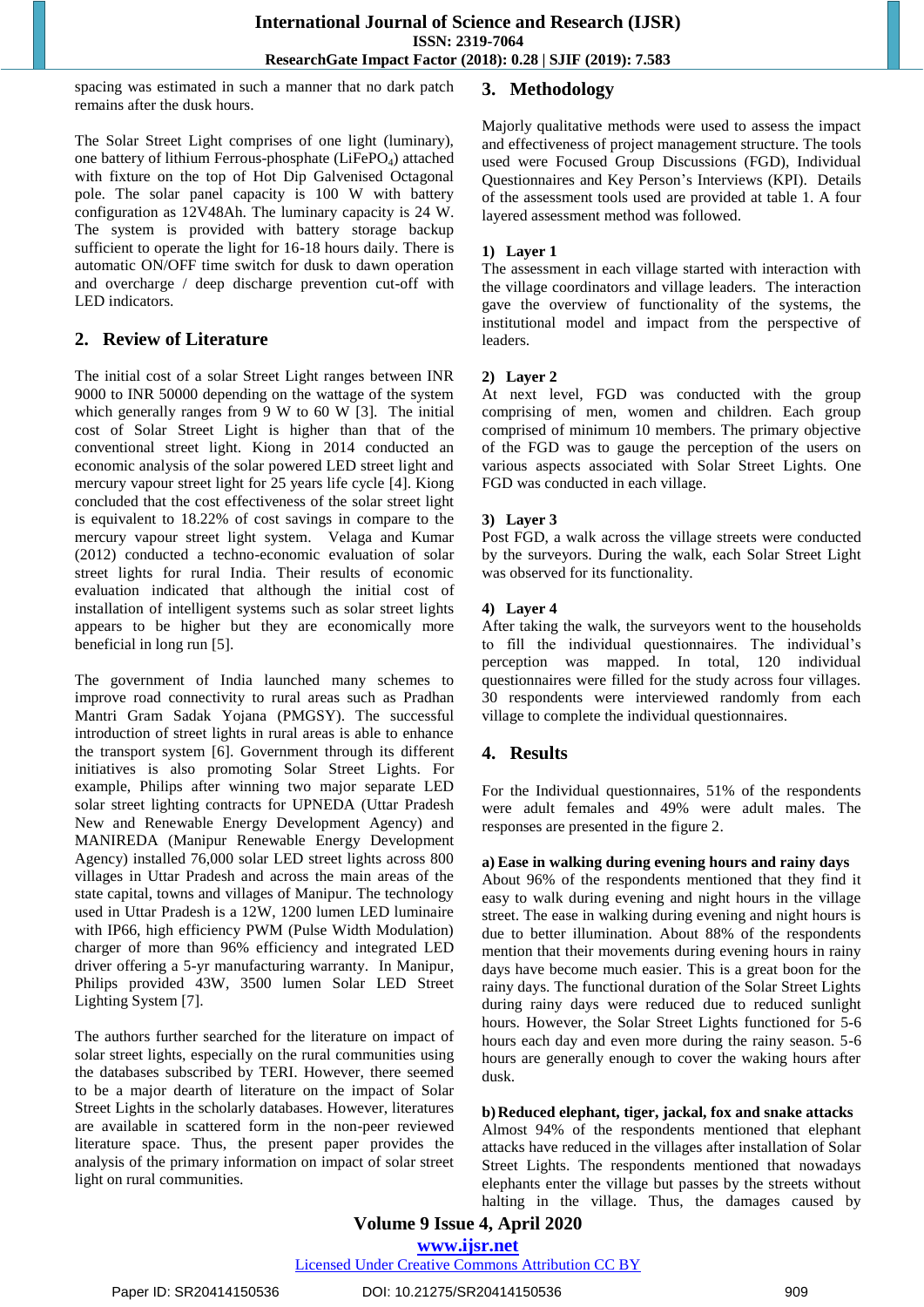elephants are negligible now. Similar is the case with tigers, jackals and foxes. Before installation of the Solar Street Lights, the incidences of spotting of these animals were more frequent. However, after installation of the Solar Street Lights, such incidences of spotting of wild animals have reduced drastically. The incidences of snake bites have reduced in the villages, says about 94% of the respondents. The reason is better illumination in the roads. Prior to installation of Solar Street Lights, the snakes or other reptiles were not visible in the village streets and unknowingly stepping on them would result in reptile attacks. Due to better illumination in the streets, the reptile attacks have reduced in the villages.

#### **c) Sense of security felt by females**

A gender strengthening dimension is observed as an impact of the Solar Street Lights. 90 % of the respondents said that women feel safe to walk during evening and night. Prior to installation of Solar Street Lights, women were hesitant to walk alone in the streets. Now, the women are able to go by themselves to the nearby grocery shops alone after dusk. 86% of the respondents mention that women now walk in the streets without being accompanied by any male member during the evening hours. Solar street lights have helped the young girl students as they now go for their tuition classes in the evening without any fear, alone.

#### **d)Reduced theft incidents**

The theft incidences in both the villages have reduced, says about 90% of the respondents. A direct correlation is difficult to establish between installation of Solar Street Lights and reduced incidences of theft in the villages.

#### **e) Enhanced liveliness**

About 22% of the respondents mentioned that there is no difference felt in the frequency of social gatherings outside household premises after installation of Solar Street Lights. However, 78% of the respondents mentioned that the frequency of informal social gatherings outside the household premises has increased after installation of Solar Street Lights. Informal social gatherings enhance the liveliness of the villages.

#### **f) Source of quality illumination during power cuts**

The Solar Street Lights are now the source of quality illumination in the villages during power cuts in evening hours. Thus, in case of power cuts many times the inhabitants depend on the light received from the Solar Street Lights. The light from the Solar Street Lights also illuminates the premises of the adjacent households. Thus, during power cuts, the families gather outside their houses sometimes to sit under the light.

#### **g) Feeling of security for children**

Three respondents mentioned that they feel safe about their children now. The respondents elaborated that earlier they rarely allowed their kids to play outside during evening hours. However, after installation of Solar Street Lights they allow their kids to play outside during evening hours as there is reduced fear of snake and animal attack.

In all, the overall quality of the villages has improved due to installation of Solar Street Lights. The figure 3 shows the various dimensions of wellbeing among the inhabitants of the villages perceived due to installation of Solar Street Lights.

Table 2 categorizes few quotes documented during the field survey. The sense of wellbeing, security and pride are evident from the remarks made by the users.

## **5. Discussions**

The benefits perceived by the inhabitants are provided in the result section. However, there are few broader benefits of the Solar Street Lights as well. Hon'ble Prime Minister, on 5th January, 2015 launched the Street Lighting National Programme (SLNP) to replace 1.34 crore conventional street lights with energy efficient LED street lights by March, 2019 [8]. SLNP is being implemented by Energy Efficiency Services Limited (EESL), a joint venture company of Public Sector Undertakings (PSUs) under the Ministry of Power. Till date, EESL has installed over 92 lakh LED street lights in 29 States/UTs. The Solar Street Lights installed in the study villages contributes to the overall objective of the SLNP by illuminating streets using solar energy and conserving the conventional electricity.

There are other advantages of using Solar Street Lights over the conventional street lights. The average daily electricity consumption of one conventional street light with 24W LED luminary (specification of the used in the study villages) is around  $0.29$  kWh for operating 12 hours<sup>1</sup>. Similarly, the electricity consumption for one street light with 24W luminary for operating 325 days (eliminating non sunny and rainy days) in a year will be about 2808kWh. Thus, 366 Conventional LED street lights would have used about 1,027,728 kWh of electricity in a year. The initiative is able to save 1,027,728 kWh of electricity in a year.

The other advantage observed is wireless installation. The wireless installation is able to provide much more aesthetics to the street lights. The day to day operations of Solar Street Lights are easy as they come with automatic ON OFF mechanism. In addition, as they operate with solar energy, no regular operation cost is associated with solar street lights. Figure 4 provides the broader benefits of the Solar Street Lights.

The Solar Street Lights are provided with automatic switch on / off facility. The Solar street Lights switch on automatically with the dusk, the diminishing rays of sun. These Solar Street Lights remain functional till the dawn, with the first sun ray. The Solar Street Lights are functional throughout the night in the study villages. The best part with the automatic ON/OFF system is that no human resource is required to take care of the daily operation of switch on and off. Again, the Solar Street Lights are able to adjust with the changing day and night duration due to change in season. Complete community support was observed in the study villages during the time of installation and thereafter. The issues of reduced functioning hours of 4-5 solar street lights were due to shade from adjacent tree canopies. Whenever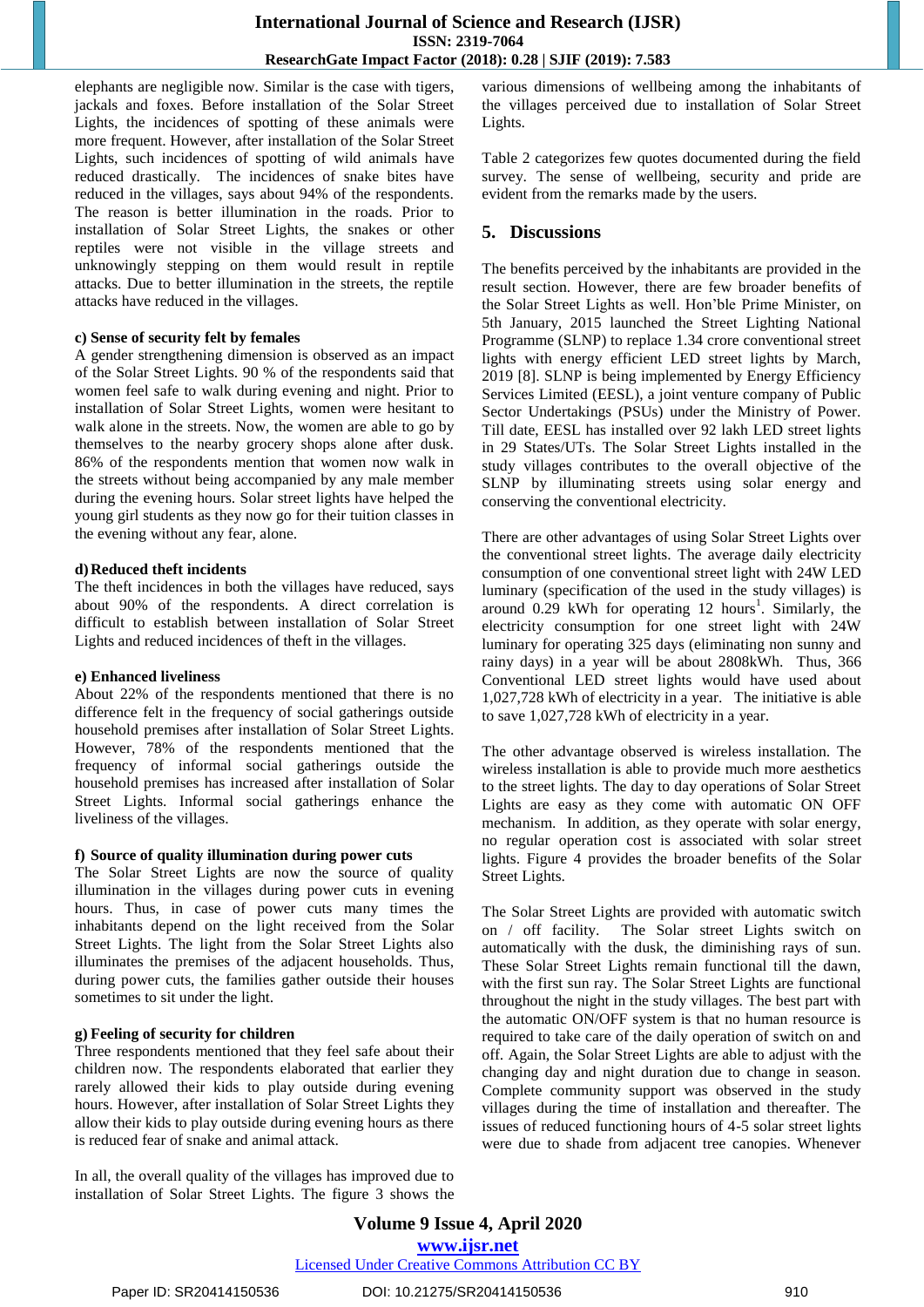such issues were observed, the community pruned their trees without any delay.

# **6. Conclusion and Policy Implication**

The Numaligarh Refinery Limited (NRL) with The Energy and Resources Institute (TERI) as implementation partner installed Solar Street Lights in four villages of Golaghat district of Assam. These street lights are designed to switch on automatically with reducing sunlight and automatically switch off when sunlight falls on the solar panels. Thus, the street lights provide light from evening till first few sun rays fall on the solar panel in morning, i.e, from dusk to dawn. On an average the Street Lights illuminate the area almost 10 -12 hours during evening and night time. 366 Solar Street Lights are installed in four villages.

"Our Village looks developed after installation of Solar Street Lights", says a respondent from one of the study village. Elephant attacks were frequent in these villages. The major relief felt by the villagers is reduced movement of elephants in the villages. Movement after sunset is much safer with reduced tiger attacks and reduced fear of snake bites. Women now feel much safer to step out during evening hours. The mobility of women during evening hours has significantly increased. Social gatherings during evening hours increased in the villages making the evenings much livelier. Movements became much easier during raining season because of the Street Lights.

With the passage of time two major challenges may come up; (i) security of Solar Street Lights and (ii) maintenance of Solar Street Lights. For sustenance of any technology at field level, it is important to create a formal structure at village level to perform the functions such as security of the street lights, checking of functionality of the street lights on periodic basic, and interacting with the technology provider. The villagers themselves prune trees if they find that the shade is covering the solar panel. NRL, TERI and the villages work in close coordination to maintain functionality of the installed Street Lights. NRL used its CSR funds to cover the system, installation and maintenance cost. Solar Street Lights have edge over the conventional street lights as daily monitoring for switch on and off is not required and it uses the resource available in abundance, the sunlight. "People from other villages now come to see our village during evening time", mentions one of the respondent. A sense of pride and safety is now associated with the Solar Street Lights. In broader terms, the Solar Street Lights are able to save conventional electricity. The initiative may be considered as to have high impact on the well-being of the villagers and thus, may be replicated in other villages as well.

# **7. Acknowledgement**

We would like to express our sincere appreciation to Numaligarh Refinery Limited (NRL) for providing financial support to carry out the installation of Solar Street Lights in the villages of Assam. We are especially thankful to Mr Rajkamal Saikia, Chief Manager (CSR), NRL and Mr D. Choudhury, CGM (HR) I/C, NRL for providing indispensable support. We are also grateful to the programme Director and Director, REL Division, TERI for providing guidance during the course of project execution.

## **References**

- [1] **Ministry of Power.** *https://saubhagya.gov.in/.* As on April 2020.
- [2] **Government of Assam.** *Economic Survey of Assam 2018-18.* 2018.
- [3] **Kenbrook Solar.** *https://kenbrooksolar.com/solarlights/solar-street-lights-24w-18w-15w-12w-9w.* As on April 2020.
- [4] **Kiong, Frederick Wong tsun.** *A Cost Effective Solar Powered LED Street Light.* Universiti Tun Hussein Onn Malaysia. 2014. Master Thesis.
- [5] **Velaga, Nagendra R and Kumar, Amit.** *Technoeconomic Evaluation of the Feasibility of a Smart Street Light System: A case study of Rural India.* October 24, 2012, Procedia - Social and Behavioral Sciences, Vol. 62, pp. 1220-1224.
- [6] **Philips India Limited.** *https://www.lighting.philips.co.in/support/connect/futur e-of-light/environment/solar-led-street-lighting-to-lightup-800-villages.* As on March 2020.
- [7] **Ministry of Power.** *https://powermin.nic.in/sites/default/files/uploads/LS04 072019\_Eng.pdf.* As on April 2020.

# **Author Profile**



Mr. Ramchandra Pal is Senior Field Manager in The Energy and Resources Institute (TERI), New Delhi, India. He has a graduate degree in Mechanical Engineering and is Post Graduate in Rural Development. He has published around 80

research papers and news articles in reputed National and International journals and books.



Dr. Manjushree Banerjee was associated with The Energy and Resources Institute (TERI) for ten years and has led many National and International projects. Presently she is working as an independent consultant. Dr. Manjushree holds her PhD from Indian Institute of Foreign Trade (IIFT), New Delhi.

| <b>Table</b>                                         |
|------------------------------------------------------|
| <b>Table 1:</b> Details of the assessment tools used |

| Tool       | <b>Individual Questionnaire</b>                              | Functionality | <b>FGD</b>                    | <b>KPI</b>            |
|------------|--------------------------------------------------------------|---------------|-------------------------------|-----------------------|
|            |                                                              | check         |                               |                       |
| Structure  | Structured                                                   | Structured    | Semi structured               | Semi structured       |
| Respondent | Individuals                                                  | None          | Group                         | Village leaders, NRL  |
|            |                                                              |               |                               | coordinators          |
| Technique  | Surveyors asked the questions                                | Observation   | Surveyors are the moderator   | Interview             |
| Aspects    | $(i)$ functionality and impact of Solar functionality of all |               | (i) overall functionality and | (i) functionality and |

## **Volume 9 Issue 4, April 2020 www.ijsr.net**

Licensed Under Creative Commons Attribution CC BY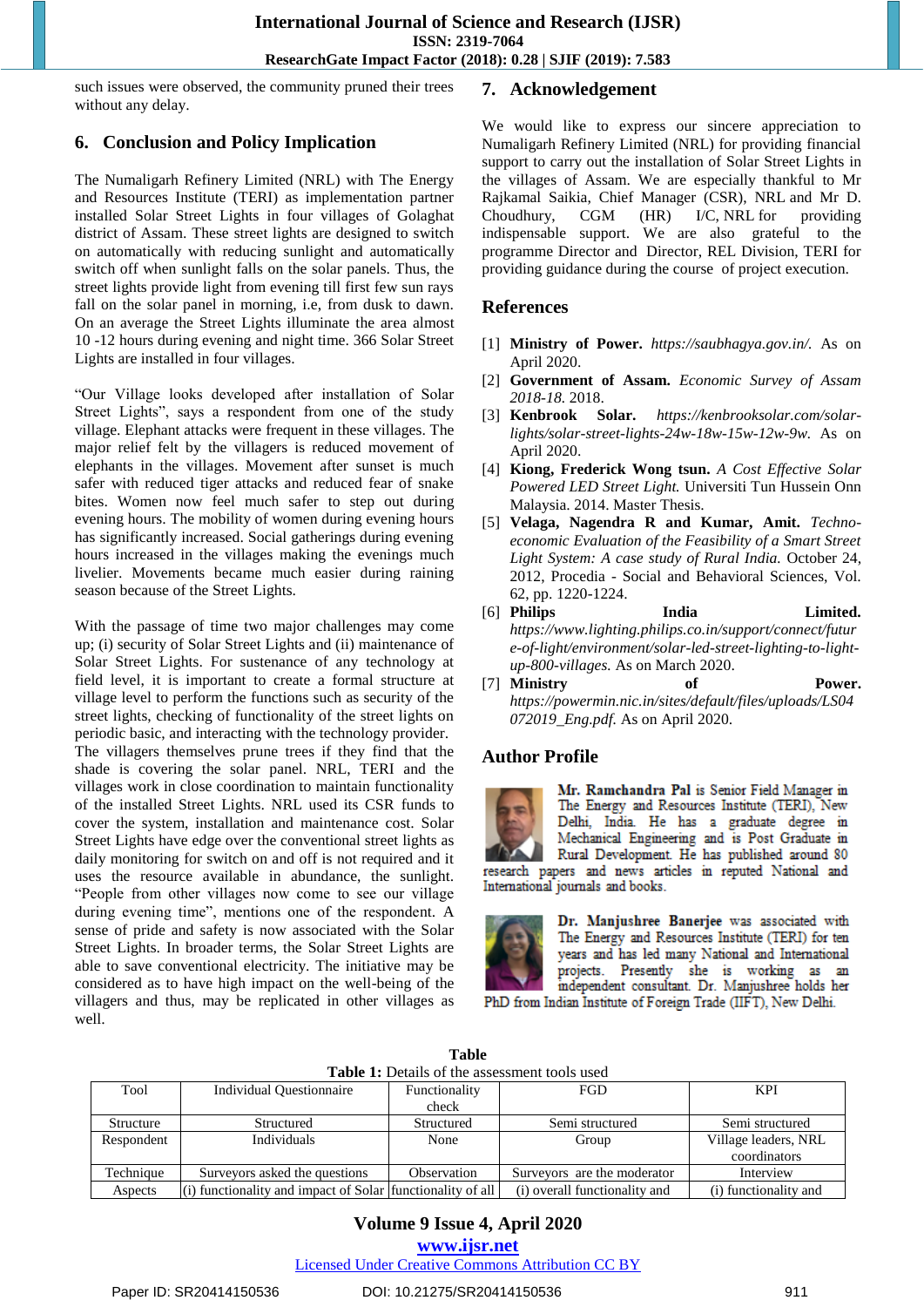# **International Journal of Science and Research (IJSR) ISSN: 2319-7064 ResearchGate Impact Factor (2018): 0.28 | SJIF (2019): 7.583**

| covered | Street Lights, (ii) scaling of impact, Solar Street Lights impact of Solar Street Lights, (ii) |                                 | impact of Solar Street  |
|---------|------------------------------------------------------------------------------------------------|---------------------------------|-------------------------|
|         | (iii) documentation of perspectives,                                                           | functionality of project        | Lights                  |
|         | (iv) willingness to pay towards                                                                | management structure at village | (ii) project management |
|         | maintenance fund                                                                               | level                           | structure               |

| Table 2: Categorization of the quotes received during the field survey |
|------------------------------------------------------------------------|
|                                                                        |

| Well being                                | Safety                                                        | Sense of pride       |
|-------------------------------------------|---------------------------------------------------------------|----------------------|
| "Movements during rainy season have       | "Women feel safe to walk during evening hours."               | "Our village looks"  |
| become very easy now."                    | "Nowadays women move in the streets in evening hours          | developed now."      |
| "We can easily walk during evening        | without any fear."                                            | "The people from     |
| hours."                                   | "The elephant attacks has reduced drastically now."           | other villages have  |
| "The village has become very lively after | "The tiger attacks are not there in village now."             | started visiting our |
| installation of solar street lights."     | "We can see snakes or other reptiles crawling in the streets" | villages."           |
| "Walking during evening hours is a        | during evening hours."                                        |                      |
| pleasure now."                            | "Nowadays parents feel safe for their kids when they play     |                      |
| "Social gatherings are very frequent      | outside during evening hours."                                |                      |
| during evening hours in the village."     | The theft incidents have reduced in the village.              |                      |

## **Figures**



**Figure 1:** Location map of Golaghat district of Assam Source: [3]



**Figure 2:** Scaling of perceptions

# **Volume 9 Issue 4, April 2020**

**www.ijsr.net**

Licensed Under Creative Commons Attribution CC BY